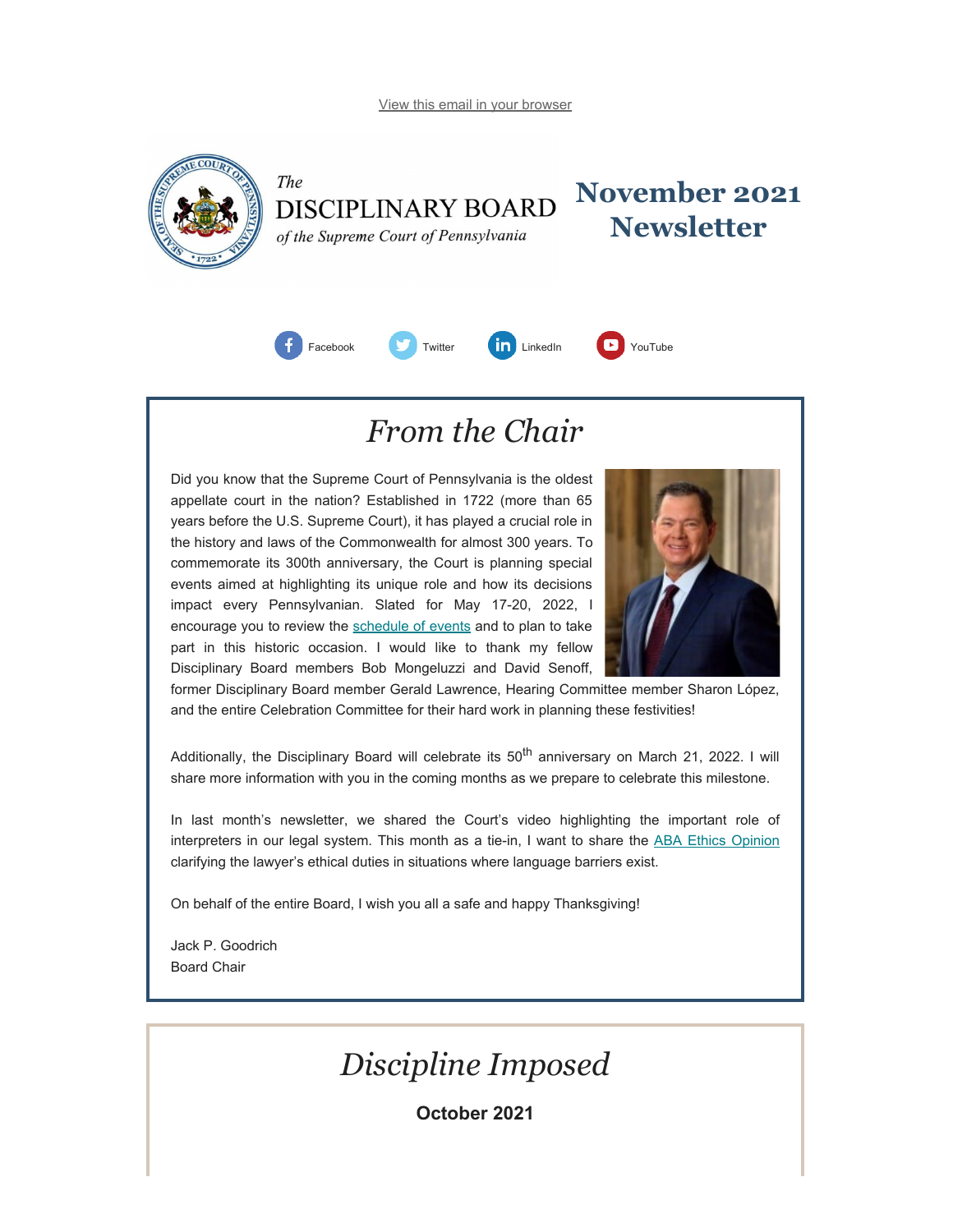

### **Public Reprimand** [Julie Chovanes](https://www.padisciplinaryboard.org/for-the-public/find-attorney/attorney-detail/50176)

[Thomas James Fieger, Jr.](https://www.padisciplinaryboard.org/for-the-public/find-attorney/attorney-detail/46392) [Anne Marie Howells](https://www.padisciplinaryboard.org/for-the-public/find-attorney/attorney-detail/83809)

**Disability Inactive Pa.R.D.E. 301 [James David Casale](https://www.padisciplinaryboard.org/for-the-public/find-attorney/attorney-detail/34841)** 

> **Suspension** [Scott J. Capriglione](https://www.padisciplinaryboard.org/for-the-public/find-attorney/attorney-detail/42259) [Charles C. Daley, Jr.](https://www.padisciplinaryboard.org/for-the-public/find-attorney/attorney-detail/43170) [Joshua Louis Thomas](https://www.padisciplinaryboard.org/for-the-public/find-attorney/attorney-detail/312476)

**Temporary Suspension** [Jeffrey Lynn Thomas, II](https://www.padisciplinaryboard.org/for-the-public/find-attorney/attorney-detail/319577)

> **Disbarment** [Adam Luke Brent](https://www.padisciplinaryboard.org/for-the-public/find-attorney/attorney-detail/90834) [Gerald Hecht](https://www.padisciplinaryboard.org/for-the-public/find-attorney/attorney-detail/33999)

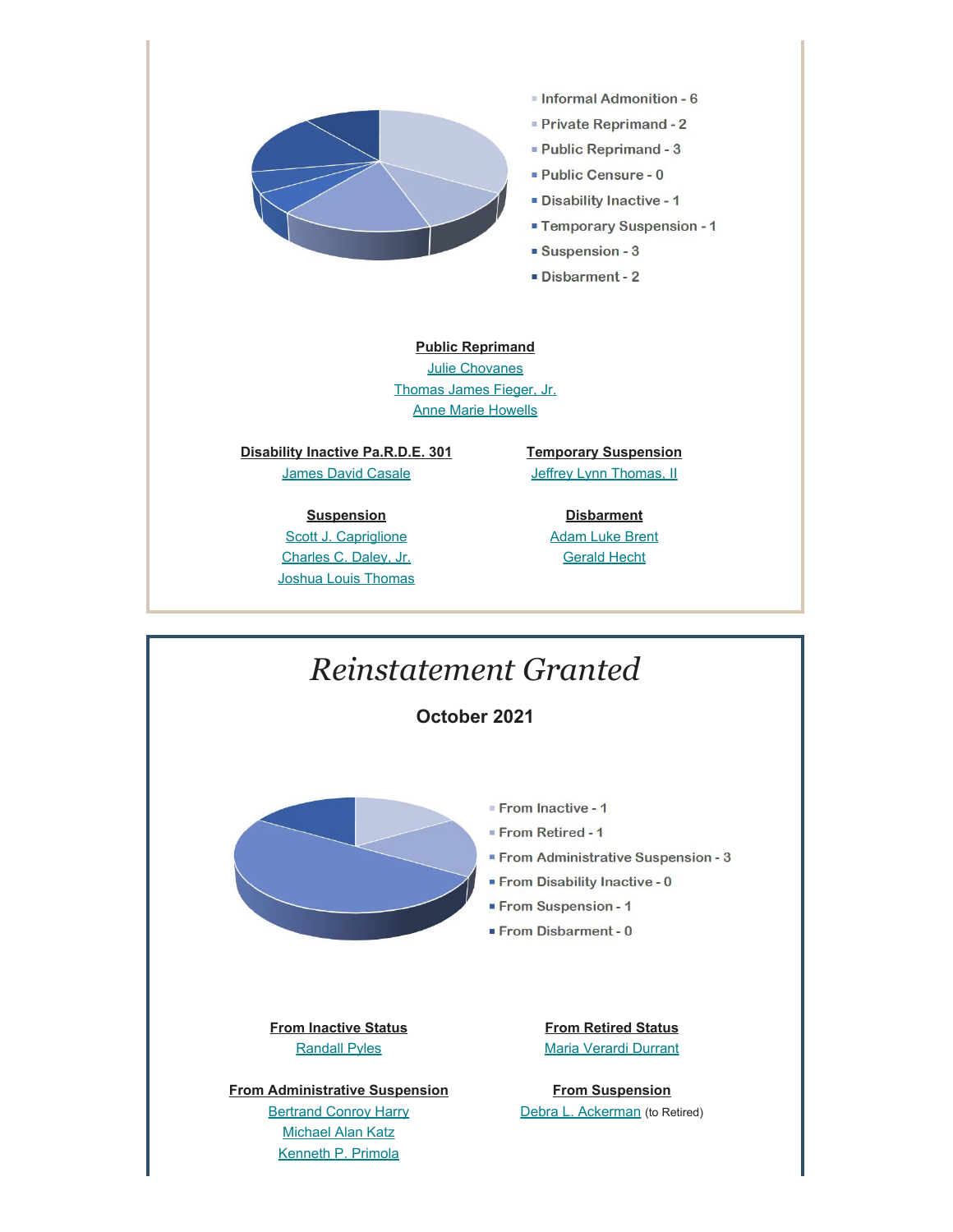*Note: The above-listed reinstatements reflect only those granted by Supreme Court Order. An attorney listed above whose current license status does not reflect reinstatement has yet to submit the fees necessary to finalize reinstatement.*

# *Upcoming Public Proceedings*

We encourage you to observe our public disciplinary and reinstatement hearings, oral arguments, and public reprimands on the [Board's YouTube channel.](https://www.youtube.com/channel/UC7Rzfgcm91b2y3TRTXAViHw) View "Upcoming Public Proceedings" at the bottom of the Board's home page, [www.padisciplinaryboard.org.](https://www.padisciplinaryboard.org/)

#### *November*

November 18 - Joshua Lawrence Gayl - Reinstatement Hearing November 19 - Joshua Lawrence Gayl - Reinstatement Hearing November 30 - Michael Andrew Rabel - Reinstatement Hearing

### *December*

December 9 - Alan Kane - Disciplinary Hearing December 10 - Alan Kane - Disciplinary Hearing December 13 - William James Helzlsouer - Reinstatement Hearing December 14 - Toussaint T. Tyson - Reinstatement Hearing December 15 - Shawn-Ryan White - Disciplinary Hearing

#### *January*

January 4 - William Jay Gregg - Reinstatement Hearing January 26 - Joshua M. Briskin - Disciplinary Hearing

#### *February*

February 23 - Milena Mladenovich - Disciplinary Hearing

*Scheduled proceedings begin at 9:30 am unless otherwise noted.*

# *Disciplinary Board News*

### **Upcoming CLE Opportunity**

It's never too early to start planning for retirement, but there are steps that you must take before walking out the door. The Disciplinary Board and Pennsylvania Bar Association have collaborated to present to you ["The Retirement Discussion",](https://www.pbi.org/Meetings/Meeting.aspx?ID=40925) which will include the following topics:

- Succession Planning
- **•** License Status Options
- Applicable Rules
- Ethical Implications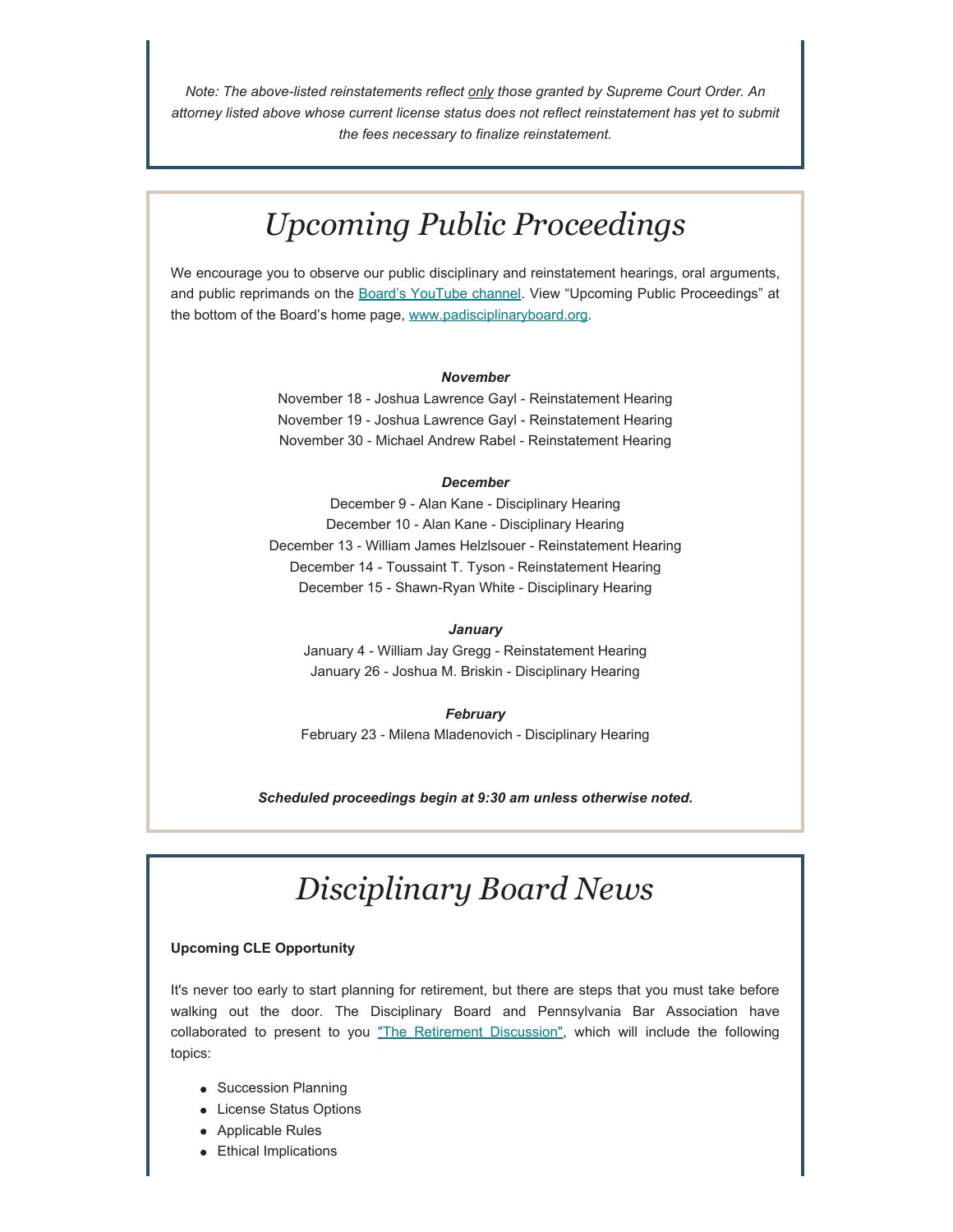

### **Succession Planning & Demographic Data Released**

The Board collected succession planning and demographic data from attorneys during the 2021 2022 Annual Attorney Registration process. The aggregate results of the collected [succession](https://www.padisciplinaryboard.org/Storage/media/pdfs/20211029/133207-successionplanningdatapublicrelease-2021.10.27.pdf) [planning](https://www.padisciplinaryboard.org/Storage/media/pdfs/20211029/133207-successionplanningdatapublicrelease-2021.10.27.pdf) and [demographic](https://www.padisciplinaryboard.org/Storage/media/pdfs/20211029/133754-demographicdatapublicrelease-2021.10.27.pdf) data are available on the Board's [website](https://www.padisciplinaryboard.org/news-media).

### **Annual Training for New and Returning Hearing Committee Members Held**

This past July, 44 Hearing Committee Members agreed to extend their tenure by accepting reappointment to an additional three-year term, and a dozen more were newly appointed to their positions. Currently totaling 179 volunteer members, Hearing Committees perform essential roles in the disciplinary system. These essential functions include conducting disciplinary and reinstatement hearings and recommending dispositions in a written report to the Board. Member efforts aid the Board and the Supreme Court in making their determinations.

Each fall, members of the Board, Hearing Committee, and Office of Disciplinary Counsel and Executive Office staff come together for the annual Hearing Committee Training. Following last year's virtual event, this October's training was held in-person in Hershey. The event kicked off with a reception and dinner, welcoming all attendees and thanking Hearing Committee Members for their dedicated efforts to further the Board's mission. The following day, current and past Board Members, Disciplinary Board staff, Hearing Committees Members, and other personnel provided instruction on the Board's structure and functions, reviewing assignments, and hearing procedures.

With new considerations made to mitigate the spread of the ongoing COVID-19 pandemic, all attendees provided proof of vaccination, and distancing measures were in place to further ensure the safety of guests. The Board offers its sincere gratitude to all Hearing Committee Members who attended the safe and informative event.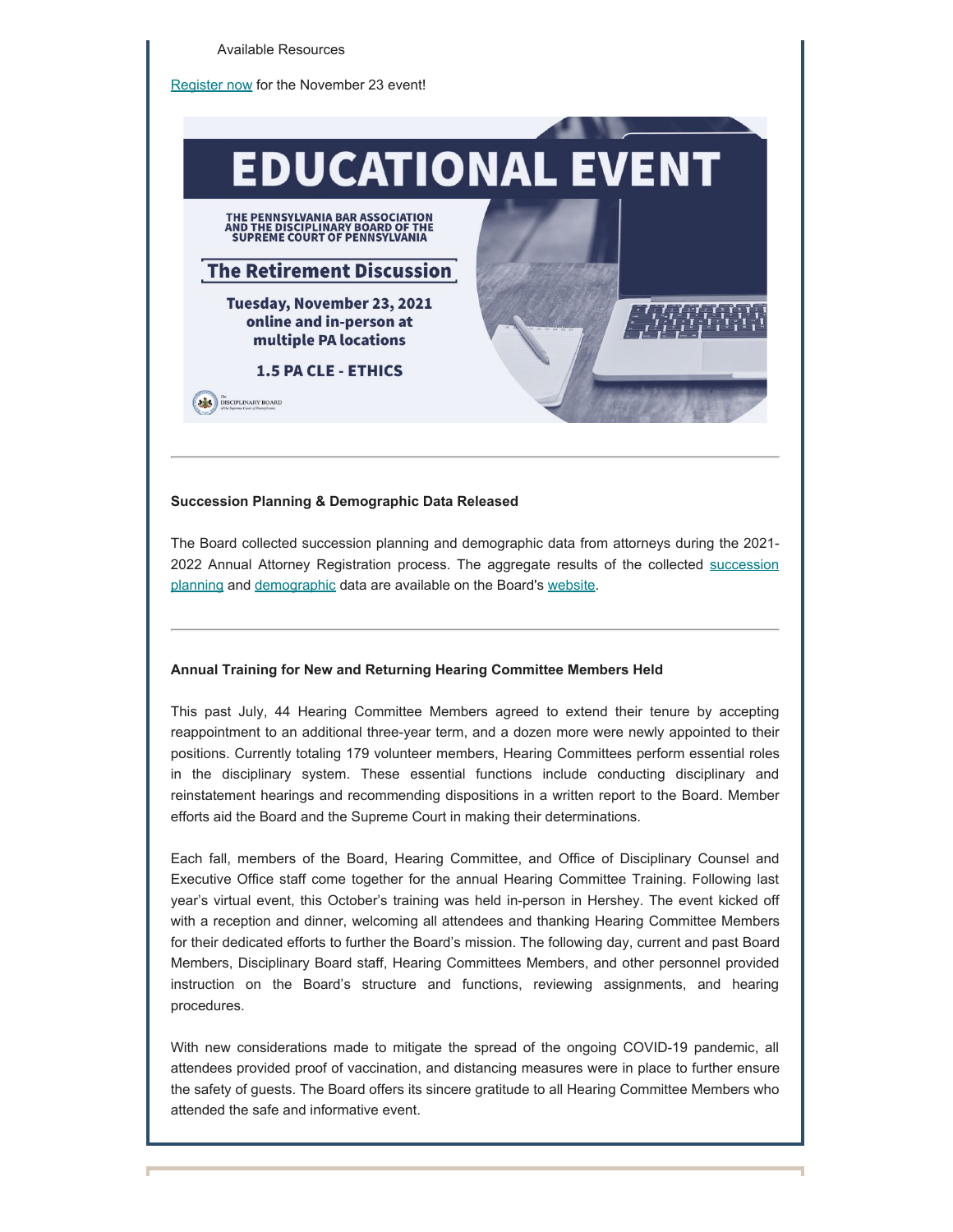### *Rules*

### **Board Revises Rule on Electronic Filing**

The Disciplinary Board recently amended [Section 93.52](http://www.pacodeandbulletin.gov/Display/pacode?file=/secure/pacode/data/204/chapter93/chap93toc.html&d=reduce#93.52.) of the Disciplinary Board Rules and Procedures, Communications and Filings Generally, to provide for electronic filing. The amendment adds the language, "Electronic filing may be accomplished by accessing the electronic filing system available on the Disciplinary Board website."

The amendment will take effect thirty days after the publication of the rule change in the *Pennsylvania Bulletin.*

### *CDC Corner*

### **Indigent Defense**

Recently, in an [article](https://www.law.com/thelegalintelligencer/2021/10/07/ethics-forum-questions-and-answers-on-professional-responsibility-194/) for *The Legal Intelligencer*, Sam Stretton addressed a question from a public defender about how to handle an impossibly heavy caseload. Mr. Stretton, an attorney who regularly practices before the Disciplinary Board and the criminal courts, gave the appropriate answer: the office's lack of resources does not relieve its public defenders from their obligation to comply with the Rules of Professional Conduct and represent their clients competently and communicate with them adequately. If their caseload prevents them from discharging those duties, they must refuse to accept any more cases.

This reminder of the ugly realities of indigent defense shook me, especially so as Pennsylvania is the only state in the nation that provides no statewide funding for public defenders, imposing the burden on the counties. I started as a public defender. Throughout my career, I represented individuals in criminal cases. Most of our Bill of Rights is concerned with protecting individuals from overreaching criminal investigation and prosecution. Arguably, over the last 50 years, our overuse of the criminal sanction has resulted in a mass incarceration of our citizens that in my opinion amounts to a human rights crisis.

The [Rules of Professional Conduct \(Pa.R.P.C.\)](https://www.padisciplinaryboard.org/for-attorneys/rules/rule/3/the-rules-of-professional-conduct) impose an independent ethical obligation on the lawyers who have managerial authority in a law firm - the chief public defender and his or her supervisors - to "make reasonable efforts to ensure that the firm has in effect measures giving reasonable assurance that all lawyers in the firm conform to the Rules of Professional Conduct." See [Pa.R.P.C. 5.1 \(a\)](https://www.padisciplinaryboard.org/for-attorneys/rules/rule/3/the-rules-of-professional-conduct#rule-180). Note that this rule can be violated even without an identifiable ethics violation by an individual lawyer in a particular case. If the office's supervisory, training and case assignment policies and practices are such that they are likely to lead to ethical violations - they fail to provide "reasonable assurance" of ethical conduct, in this case, competent representation and adequate communication with clients - the supervisors may have violated the rules of professional conduct, and some sort of discipline may be appropriate.

Further, any lawyer who knowingly assists or induces another lawyer to commit a violation of the Rules shares responsibility for the violation. *See* [Pa.R.P.C. 8.4\(a\)](https://www.padisciplinaryboard.org/for-attorneys/rules/rule/3/the-rules-of-professional-conduct#rule-260). Are county officials who fail to fund a public defender's office adequately committing sanctionable misconduct if they are lawyers? It would depend on many factors, but the more important question is are they discharging the responsibility stated in the Preamble to the [Rules of Professional Conduct](https://www.padisciplinaryboard.org/for-attorneys/rules/rule/3/the-rules-of-professional-conduct#) "to ensure equal access to our system of justice for all those who because of economic or social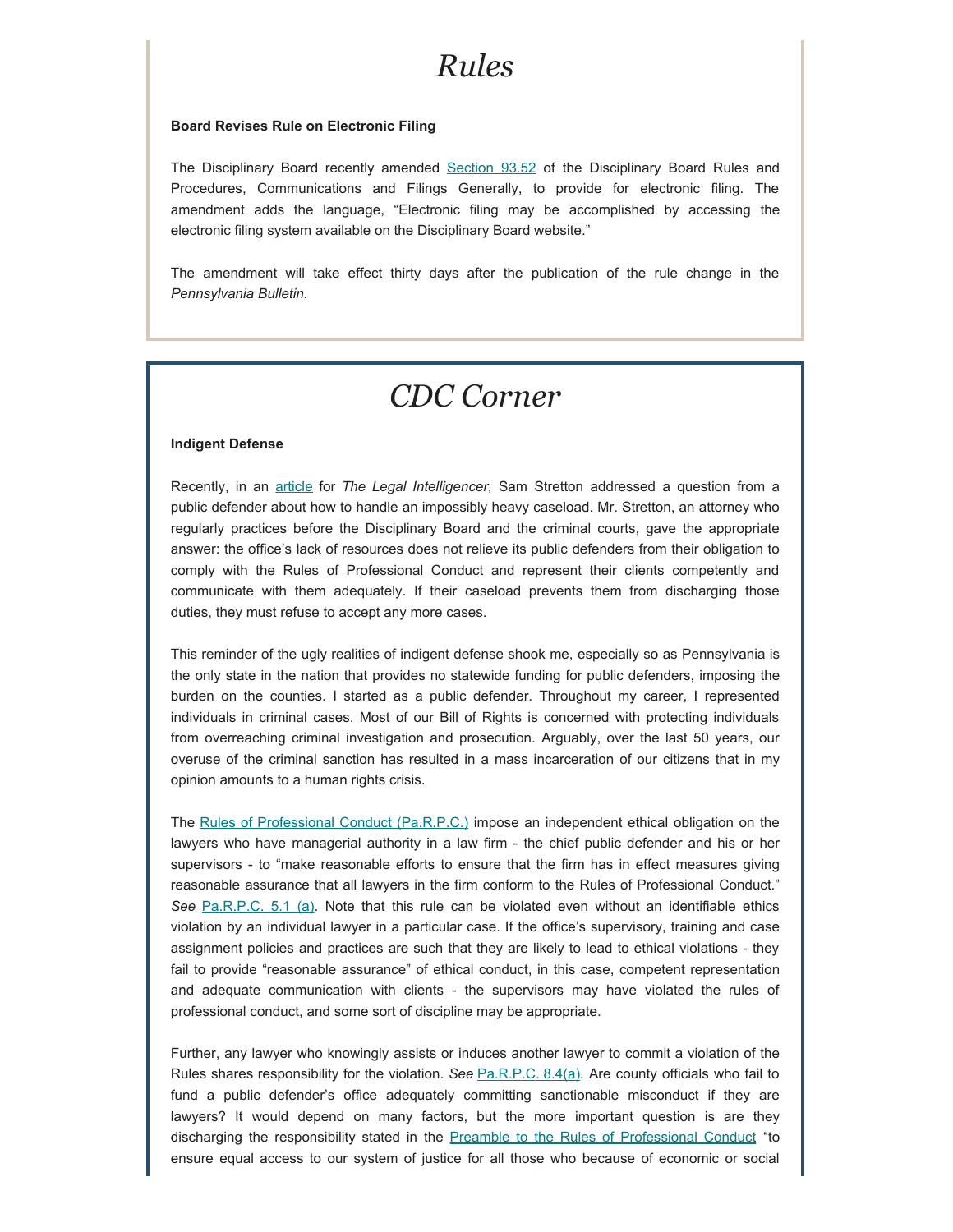barriers cannot afford or secure adequate legal counsel"? [\(Comment \[6\]](https://www.padisciplinaryboard.org/for-attorneys/rules/rule/3/#p-preamble-6)). Likewise, a prosecutor who forces an unprepared overloaded defense attorney to trial or to plead an inadequately investigated case may violate [Pa.R.P.C. 8.4\(a\).](https://www.padisciplinaryboard.org/for-attorneys/rules/rule/3/the-rules-of-professional-conduct#rule-260) *See* [Virginia Legal Ethics Op. 1857](https://www.vsb.org/docs/LEO/1857.pdf) at 3 (2011) ("it is a violation of Rule 8.4(a) for the prosecutor to offer a plea agreement containing a provision that has the intent and legal effect of waiving the defendant's right to claim ineffective assistance of counsel.") Judges, too, have an obligation to report violations of the Rules of Professional Conduct and to take action to address it. [Pa. Code of Judicial](http://judicialconductboardofpa.org/code-of-judicial-conduct/#2.15.) Conduct 2.15.

The disciplinary system does not have authority to enjoin bad practices or overturn convictions resulting from inadequately funded representation. But we do have the obligation to protect the public from violations of attorney ethical duties, to maintain a high standard of integrity in the legal profession, and to safeguard the reputation of the courts of Pennsylvania. I urge any attorneys who reasonably believe that the funding, resources, or caseloads of a public defender's office will impede its attorneys from complying with their ethical duties to submit complaints to our office.

Thomas J. Farrell Chief Disciplinary Counsel

# *Articles of Interest*

### **ABA Ethics Opinion Clarifies Obligations for Communication Across Language Barriers in Attorney-Client Relationships**

A new ethics opinion published by the American Bar Association's Standing Committee on Ethics and Professional Responsibility, [Formal Opinion 500](https://www.americanbar.org/content/dam/aba/administrative/professional_responsibility/aba-formal-opinion-500.pdf), addresses a lawyer's ethical duties in situations where the client's lack of proficiency in the lawyer's primary language can cause communication difficulties.

The opinion notes that approximately 61.6 million people in the United States speak a language other than English at home, and of these, 25 million are estimated to have limited English proficiency. In addition, many individuals have mental or cognitive disabilities which may impair their ability to understand spoken communications.

The opinion discusses the lawyer's obligation to evaluate the need for a translator or interpreter or interpretive device, the appropriate qualifications for a person or service providing translation or interpretive services, and the lawyer's supervisory duties when engaging or directing a translator or interpreter.

If communications issues hamper the client's ability to participate intelligently in the representation due to inability to understand the lawyer's advice and other communications, or the lawyer is unable to ascertain the information needed to competently assist the client, the lawyer must take measures to establish a reasonably effective mode of communication. This may involve employment of a translator or translation technology, if available. The lawyer may not passively leave the decision to the client or thrust the responsibility to arrange for interpretation or translation entirely upon the client. The lawyer must take steps to help the client understand the need for and purpose of an interpreter or translator, and, when reasonably necessary, take steps to secure such services. It may also be necessary to secure the translation of written documents to satisfy the duties of communication and competence.

Once the necessity for interpretation or translation is established, the lawyer should verify that the individual is skilled in the particular language or dialect required, and confirm that the individual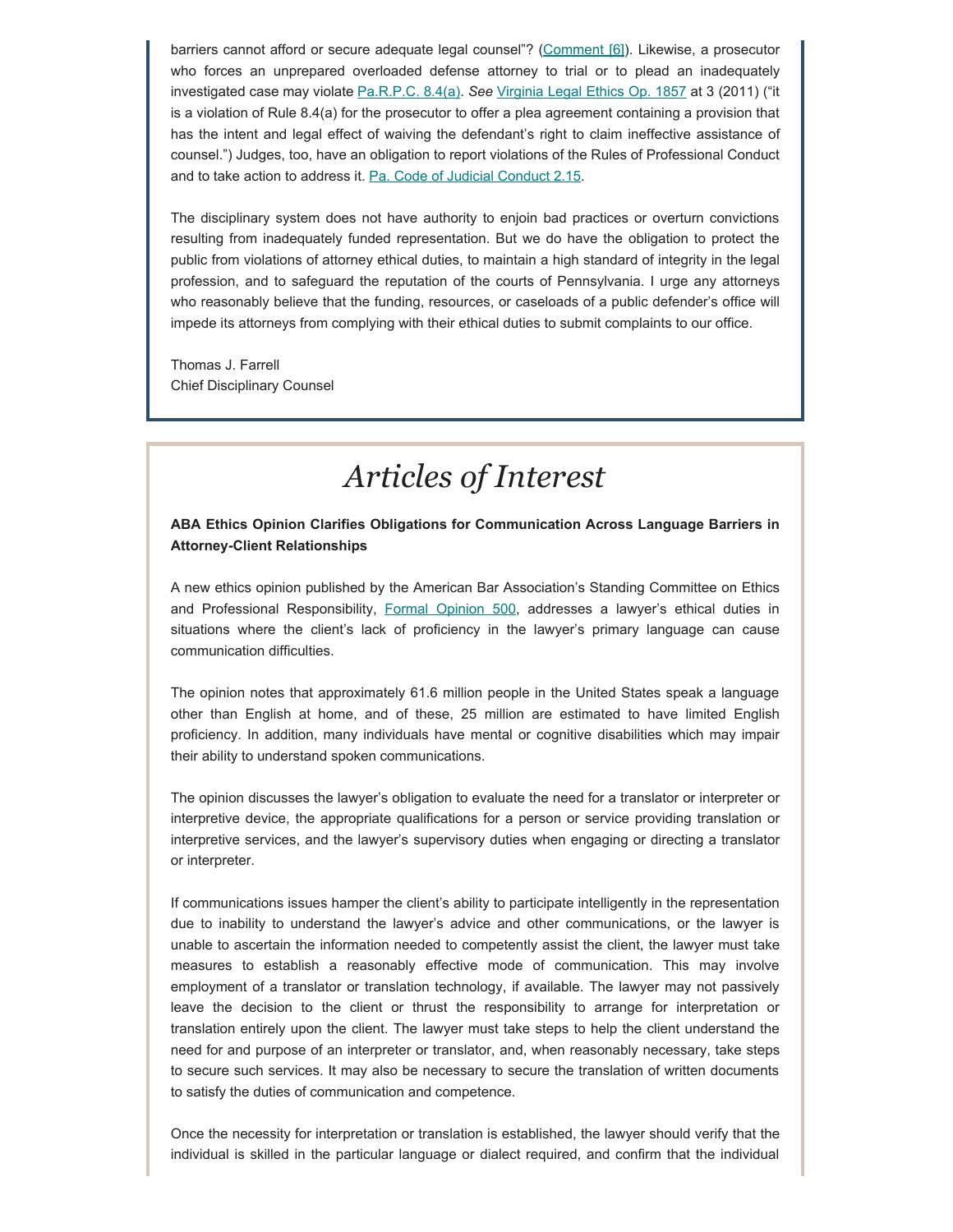has the expertise needed to comprehend the legal concepts/terminology sufficiently to provide the client with accurate information on which to make informed decisions. This can best be accomplished by the use of professional translation/interpretation services. A client's friend or family member may be able to serve competently in such a role, but the lawyer should keep in mind the possibility such a person may have a bias or agenda that could lead to distortion of their communications with the client.

If obtaining necessary services would place an unreasonable financial burden on the lawyer or client, or if such services are unavailable, the lawyer should ordinarily decline or withdraw from the representation. Another option is association with a lawyer or law firm that can appropriately address the language-access issue, such as through a multilingual lawyer or staff member.

As with any person employed to assist in the practice of law, Rule 5.3 establishes the lawyer's duty to appropriately supervise the translator/interpreter and to take reasonable efforts to ensure that the interpretive or translation services are provided in a manner compatible with the lawyer's ethical obligations, particularly the Rule 1.6 duty of confidentiality. The lawyer should communicate directions and take steps to give reasonable assurance that the interpreter or translator understands the lawyer's ethical duty of confidentiality and agrees to abide by it.

Finally, the duty of competence requires close attention to social and cultural differences that can affect a client's understanding of legal advice, legal concepts, and other aspects of the representation, including ethnicity, religion, and national origin.

#### **Lawyer Receives Stayed Suspension for Handgun Violation**

The Supreme Court of Pennsylvania issued an [Order on October 1, 2021](https://www.pacourts.us/assets/opinions/DisciplinaryBoard/out/122DB2021-Daley.pdf), approving a Joint Petition in Support of Discipline on Consent in the case of Charles C. Daley, Jr.

At some point prior to September 2018, Daley placed a fully loaded handgun, which he owned legally but did not have a permit to carry, in a knapsack. In September 2018, he put some of his legal files in the knapsack and carried it to a courthouse checkpoint in Ocean County, New Jersey. He placed the knapsack on the conveyor belt for the X-ray machine and passed through the metal detector. Not surprisingly, a sheriff assigned to the checkpoint observed the handgun on the X-ray and detained Daley. Daley explained that he had forgotten the firearm was in the knapsack, and had probably carried it into several courthouses without detection. Although he passed a polygraph confirming he was telling the truth, he was arrested and charged with unlawful possession of a handgun and hollow-point bullets. In June 2019, Daley entered into a conditional plea of guilt to the charge of unlawful possession of a handgun, and entered into an extensive 36 month Pre-Trial Intervention Program, under which he was required to attend weekly therapy sessions, undergo periodic risk evaluations, and was prohibited from possessing handguns and other dangerous weapons.

After a disciplinary inquiry, a five-member panel from the New Jersey Disciplinary Review Board recommended that Daley receive a six-month suspension conditional upon a showing of fitness to practice law. Four members of the Review Board dissented and recommended censure. The Supreme Court of New Jersey censured Daley and required him to show proof of his fitness as attested by an approved mental health professional. Daley submitted the requested fitness evaluation, and the New Jersey Office of Attorney Ethics confirmed that he had satisfied the provisions of the Supreme Court's order.

The Pennsylvania Office of Disciplinary Counsel did not treat the matter as a reciprocal discipline case, but reached an agreement with Daley to file a Joint Petition in Support of Discipline on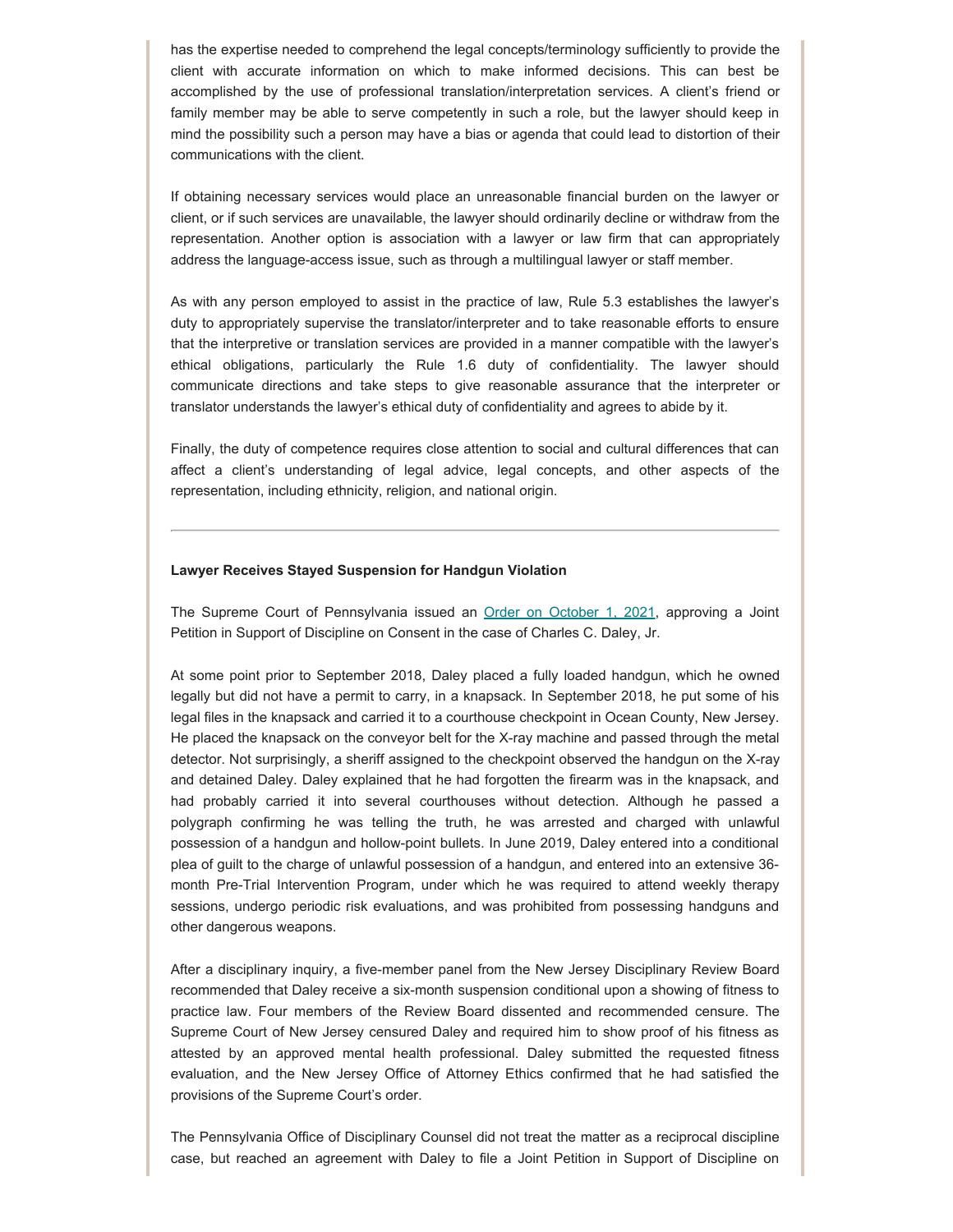Consent, in which Daley agreed to a suspension of three months, stayed in its entirety by a period of probation. The agreement cited aggravating factors in Daley's act of carrying a loaded weapon into a courthouse, thereby creating potential danger to the public, judicial employees, and judges. Mitigating factors included his prompt notification to and cooperation with disciplinary authorities, his lack of a record of discipline, his sincere expression of remorse, and his evidence of good character. The Joint Petition cited previous cases of attorneys convicted of firearms offenses, who had received suspensions ranging from three months to two years. A three-member panel of the Disciplinary Board recommended approval of the Joint Petition and imposition of the agreed-upon discipline.

The Supreme Court approved the Joint Petition and imposed a three-month suspension, stayed in its entirety by a period of probation. Justices Dougherty and Mundy dissented in favor of issuing a rule to show cause why Daley should not be subject to reciprocal discipline in the form of censure, consistent with the decision of the Supreme Court of New Jersey.

### **Lawyer Who Fed Answers to Client during Zoom Deposition Disqualified, Faces Sanctions**

A Massachusetts lawyer has been [disqualified and referred for possible sanctions](https://www.abajournal.com/news/article/lawyer-accused-of-feeding-answers-to-his-client-in-zoom-deposition-faces-possible-sanction) after admitting that he whispered answers to his client during a Zoom deposition, which she repeated as her own.

In an [Order dated August 31, 2021](https://www.abajournal.com/files/RosinORder.pdf), Judge Indira Talwani of the United States District Court for the District of Massachusetts found that lawyer Jeffrey Rosin provided answers to his client during a deposition held over Zoom. Both were wearing masks at the time. Counsel for the opposing party heard Rosin whispering an answer and challenged him. He denied coaching his client, but a careful examination of the video recording revealed over fifty instances when Rosin's client repeated answers when he had prompted her.

Rosin did not deny that he had provided his client with answers, but claimed his actions were rooted in frustration at the actions of opposing counsel. He argued that the conduct should not result in sanctions because opposing counsel had "unclean hands," and because the client's answers were truthful. The Court rejected both defenses, and found that Rosin's actions undermined the truth-seeking purpose of discovery and raised doubt in the minds of litigators and judges as to the effectiveness of remote deposition proceedings, which have become an important tool of the court during the public health crisis.

The opposing party requested a range of sanctions. The Court found that dismissal of the client's claims and defenses and preclusion of the client's testimony were too harsh and punished the client for the actions of the lawyer, but agreed that the lawyer should be disqualified from the case and that the opposing party would be allowed to read the lawyer's coaching answers into the record at trial. The Court did not impose disciplinary sanctions on Rosin directly, but referred the matter to the Presiding Judge for appropriate action under the rules of the court.

### **What a Difference a Word Makes**

A [law review article](https://poseidon01.ssrn.com/delivery.php?ID=580124069074120004029064030065092126116045031036095011024097024122100102064113116090025045023032105055117096114127107118024064007094031035053089127125091101078016102089089082092084116084112083065113094090115113011019124002115095077096011120096085065127&EXT=pdf&INDEX=TRUE) by [Michael Allan Wolf](https://www.law.ufl.edu/faculty/michael-allan-wolf), a professor at the University of Florida Levin College of Law, reveals that a typographical error in the advance sheet of an opinion by the Supreme Court of the United States continues to echo through the law 93 years later.

In the decision of *Seattle Trust Co. v. Roberge,* 278 U.S. 116 (1928), Justice Pierce Butler, writing for a unanimous Court, wrote, "The right of the trustee to devote its land to any legitimate use is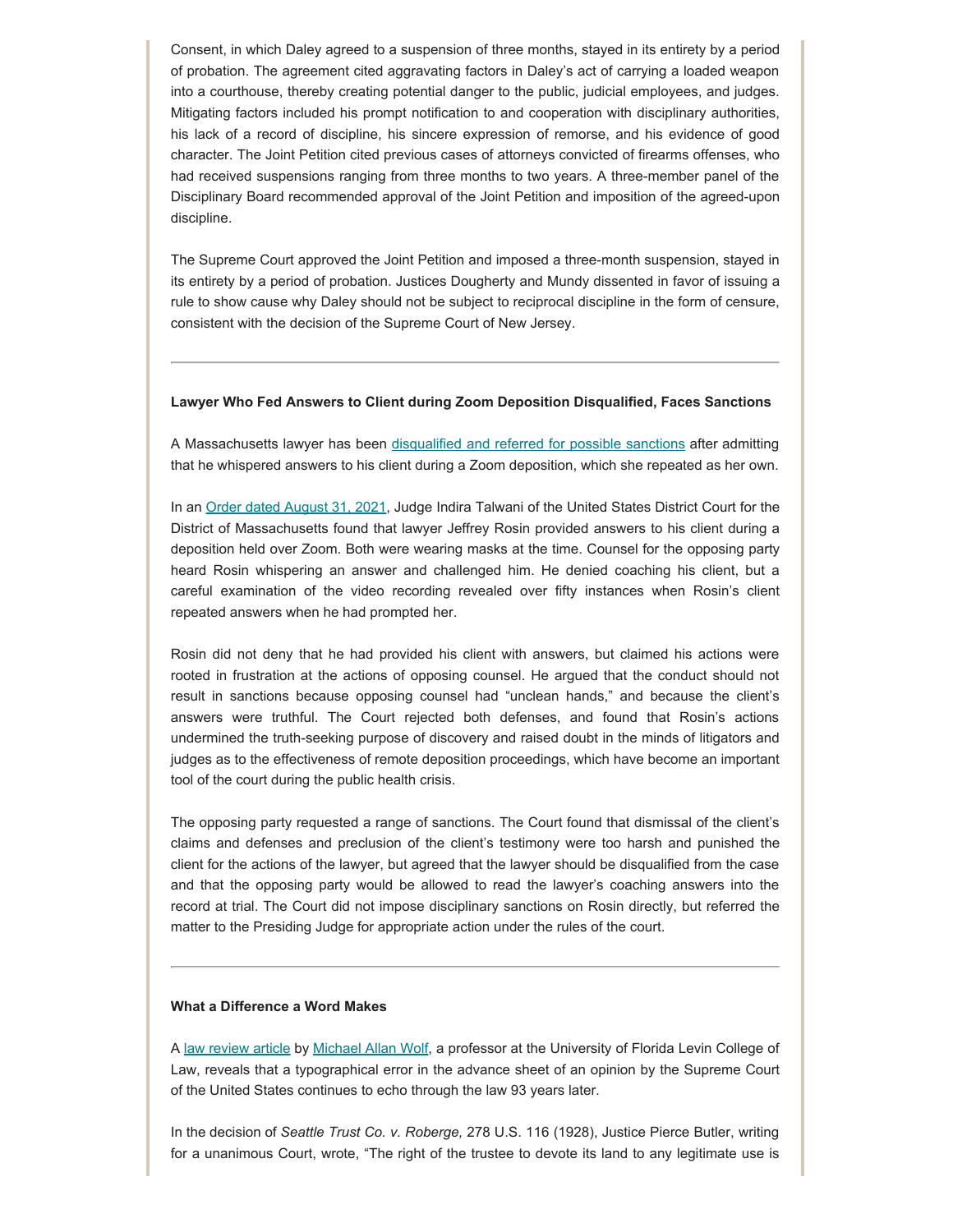properly within the protection of the Constitution." However, the initial advance sheet in which the decision was published incorrectly transcribed his words as "The right of the trustee to devote its land to any legitimate use is property within the protection of the Constitution." The error was promptly corrected, and the word "properly" appears in the [official U.S. Reports](https://tile.loc.gov/storage-services/service/ll/usrep/usrep278/usrep278116/usrep278116.pdf) at page 121.

However, the typo took on a life of its own. Wolf identified at least 14 court decisions, the most recent in 2019; 11 appellate briefs; a Supreme Court argument; and books and articles in which the incorrect term appeared. The typo is carried over into electronic reports of the case on Lexis, Thomson Reuters Westlaw, [Cornell University Law School's Legal Information Institute](https://www.law.cornell.edu/supremecourt/text/278/116) site, and on the [Justia](https://supreme.justia.com/cases/federal/us/278/116/), [Wikisource](https://en.wikisource.org/wiki/Washington_ex_rel._Seattle_Title_Trust_Company_v._Roberge/Opinion_of_the_Court), [Original Sources](https://www.originalsources.com/Document.aspx?DocID=CN9NAFY7PWFMKQG), and [Fastcase](https://fc7.fastcase.com/results?q=Seattle%20Trust%20Co.%20v.%20Roberge&type=Cases&docUid=38279¤tView=results) sites.

The error is not trivial, as the intended term conveys a broader concept of public power to regulate land use, while the language in the typo has been employed to argue for a more elevated degree of protection of the landowner under substantive due process.

A dispute about a single word has also led to a [\\$310 million malpractice suit](https://news.bloomberglaw.com/business-and-practice/orrick-cleary-sued-over-300-million-one-word-error-in-sale) against two law firms. [TerraForm Power LLC, a renewable energy company, sued two law firms](https://aboutblaw.com/Z2G) over a 2014 purchase agreement dividing the assets of First Wind Holdings, a developer and operator of solar and wind farms, between two buyers: TerraForm, which bought the company's existing assets, and SunEdison Inc., which acquired its unbuilt development projects. The agreement allows for an accelerated payout in the event of SunEdison's bankruptcy, which occurred in 2016. TerraForm contends that the agreement stated that "buyers" agreed to this payout, when it was only intended that the provision to apply to "Holdco buyer," which would only impose liability on SunEdison. A New York judge found TerraForm liable for the payments in 2020.

Both law firms deny the allegations of the complaint and have expressed their intent to defend the lawsuit.

### **Lawyer/Rideshare Driver Sues Amazon for Wrongful Imprisonment**

A lawyer who moonlights as a rideshare driver has [sued Amazon](https://finance.yahoo.com/news/massachusetts-lawyer-sues-amazon-false-135915733.html), claiming the company committed wrongful imprisonment when one of its delivery vans boxed his car in for an estimated two to three minutes.

Matthew Donnelly, the principal of his own law firm in Hull, Massachusetts, claims in his [lawsuit](https://www.abajournal.com/news/article/lawyer-sues-amazon-for-false-imprisonment-after-delivery-van-blocks-his-car) that just as he was preparing to pull out of a parking space in front of a restaurant with his rideshare customer, an Amazon delivery van pulled up behind him, blocking his exit. He confronted the driver, who told him he would have to wait a few minutes until the delivery was complete. Another Amazon employee sitting in the van also refused to move it. The driver returned in two to three minutes. Donnelly informed them of his intention to complain to their employer, upon which the employees mocked him and used profane language.

[Donnelly's complaint](https://s3.documentcloud.org/documents/21077686/2183cv00778-donnelly-matthew-j-vs-amazoncom-inc-et-al.pdf) alleges three counts of Wrongful Imprisonment, Civil Conspiracy to Commit an Unlawful Act, and Caveat Superior. It avers that Donnelly suffered sustained damages including but not limited to the loss of his personal freedom of movement and ability to conduct his business for an appreciable amount of time together with stress, anxiety, apprehension, and humiliation. Jury trial is demanded.

# *Attorney Well-Being*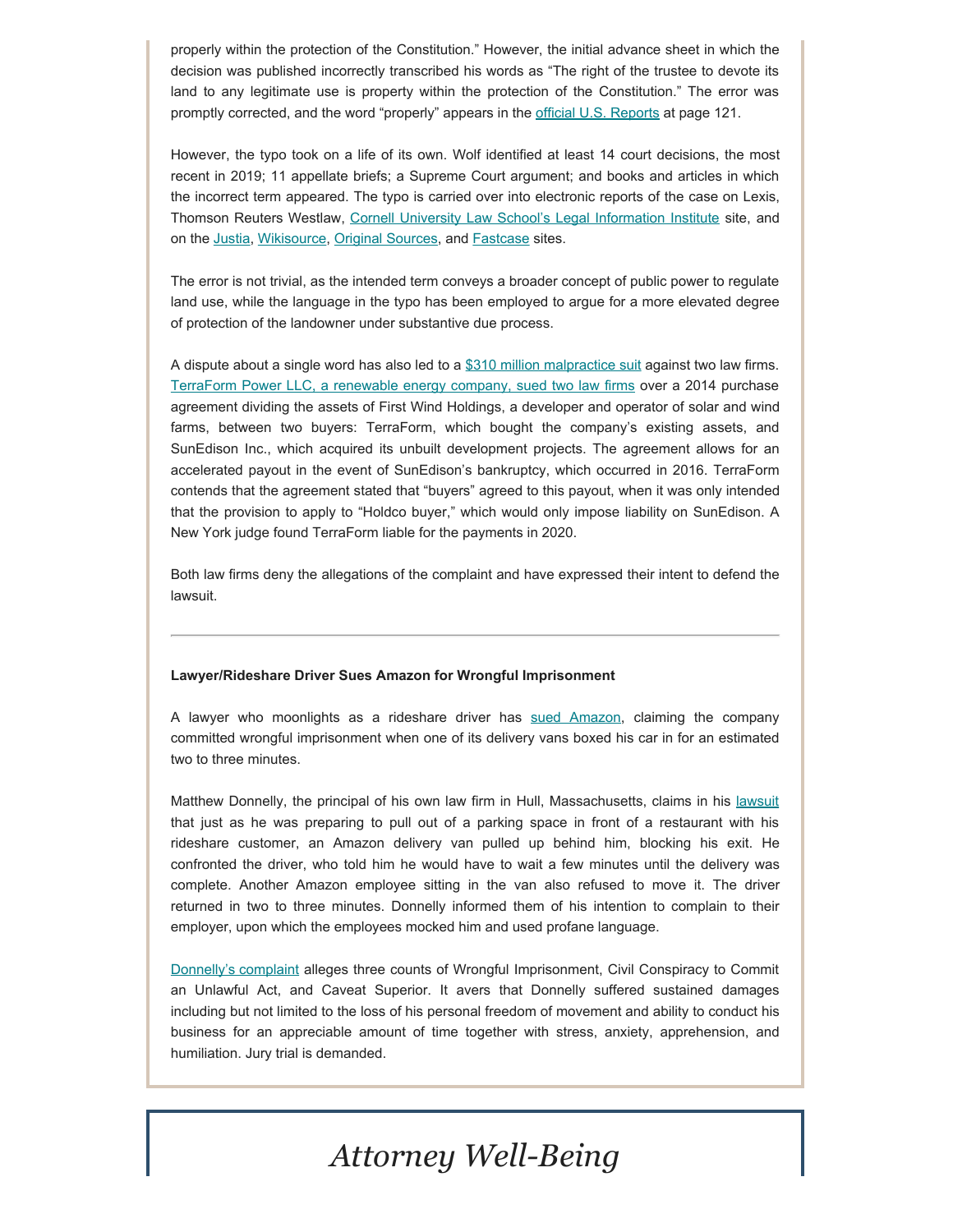

[Lawyers Concerned for Lawyers](https://www.lclpa.org/) (LCL) is a confidential and safe resource for Pennsylvania attorneys and their family members who may be struggling with their mental health or substance use. An astounding one in three legal professionals will face these issues at some point in their career. Since 1988, LCL has confidentially assisted and supported thousands of individuals who have faced a myriad of challenges (including grief, stress, anxiety, depression, eating disorders, gambling problems, problematic alcohol or prescription drug use, etc.), helping them navigate through dark and difficult times. Members of our profession are dying because they are afraid or unable to ask for help. If you or someone you know is struggling, please call us. You may save a life. There is help and there is hope.

### **Resource Guide [for the Legal Profession During COVID-19](https://www.lclpa.org/wp-content/uploads/2021/07/LCL-PA-COVID-Resource-Guide-Update-AUGUST-2021-1.pdf)**

### **Confidential 24/7 Helpline: 1-888-999-1941**

Lawyers-only support meetings Peer and staff support & resource coordination LCL resources are free, voluntary, & confidential Free CLE, resources, and information at [www.lclpa.org](https://www.lclpa.org/) Assessment by a healthcare professional to determine a customized treatment plan, if indicated

### *Around the Court*



**Supreme Court Amends Case Records Public Access Policy**

On October 6, 2021, the Supreme Court of Pennsylvania published an [Order](https://www.padisciplinaryboard.org/Storage/media/pdfs/20211103/180658-caserecordspublicaccesspolicy2021.10.06.pdf) amending the [Case](https://www.pacourts.us/Storage/media/pdfs/20211006/201102-a-4of2016-ruletext.pdf) [Records Public Access Policy](https://www.pacourts.us/Storage/media/pdfs/20211006/201102-a-4of2016-ruletext.pdf) of the Unified Judicial System. The Order includes an Explanatory Report that describes the amendments and their purpose.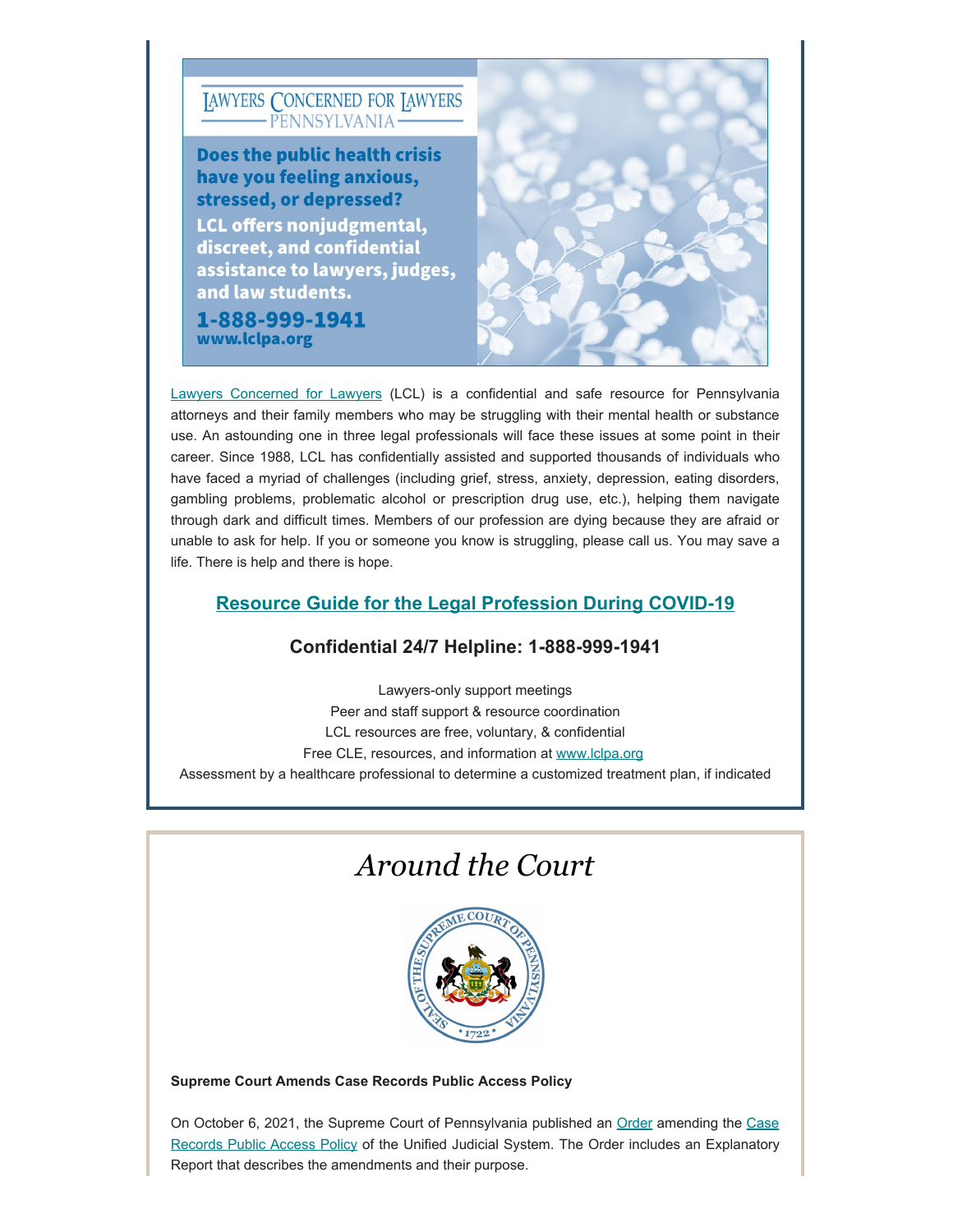More detailed information, including a copy of the full policy, forms, and samples can be found on the [UJS website.](https://www.pacourts.us/public-records/public-records-policies)

### **Pennsylvania Supreme Court Announces Plans to Commemorate 300th Anniversary**

The Pennsylvania Supreme Court recently announced future plans to commemorate its 300th anniversary.

The Pennsylvania Supreme Court is the oldest appellate court in the nation, pre-dating the United States Supreme Court by 67 years. The early Court consisted of a Chief Justice and two associate justices. Throughout the centuries it has evolved to its current number of seven sitting justices who make the final decisions interpreting Pennsylvania's laws and Constitution.

The Court has full administrative authority over all aspects of Pennsylvania's judicial system and may also hear cases involving issues of immediate public importance arising in any court in the Commonwealth.

Information about the history of the Court, committee members and upcoming events is available [here](https://www.pacourts.us/learn/history/celebrating-300-years) and will be shared via Facebook [@PennsylvaniaCourts](https://www.facebook.com/pennsylvaniacourts/) and Twitter [@PA Courts](https://twitter.com/PACourts).

## *From the Pennsylvania Bar Association*



Your Other Partner

### **Upcoming PBA Meetings**

Every November, the PBA holds several [governance](http://www.pabar.org/site/About-PBA/Governance-Read-More) meetings over the course of three days. The Board of Governors meets to consider items impacting the operation of the association. Leaders of the PBA's more than 60 committees and sections come together during the Committee and Section Chair Roundtable, which is followed by individual committee and section meetings. On the final day of meetings, the House of Delegates assembles to vote on important resolutions and agenda items.

In 2021, the committee and section meetings will be held virtually, so it will be a great time for PBA members to engage. Why? In addition to the convenience of the virtual format, PBA committees and sections are referred to as the "life blood" of the association. Committees and sections identify issues that matter to the profession at large and to lawyers practicing in a particular area of law. They have a voice in proposed legislation and amendments to court procedures. A camaraderie is fostered amongst practitioners from across the Commonwealth. Members serve as sounding boards for their peers, share best practices, and remind each other of possible practice pitfalls. Committee and section members have a say in the development of